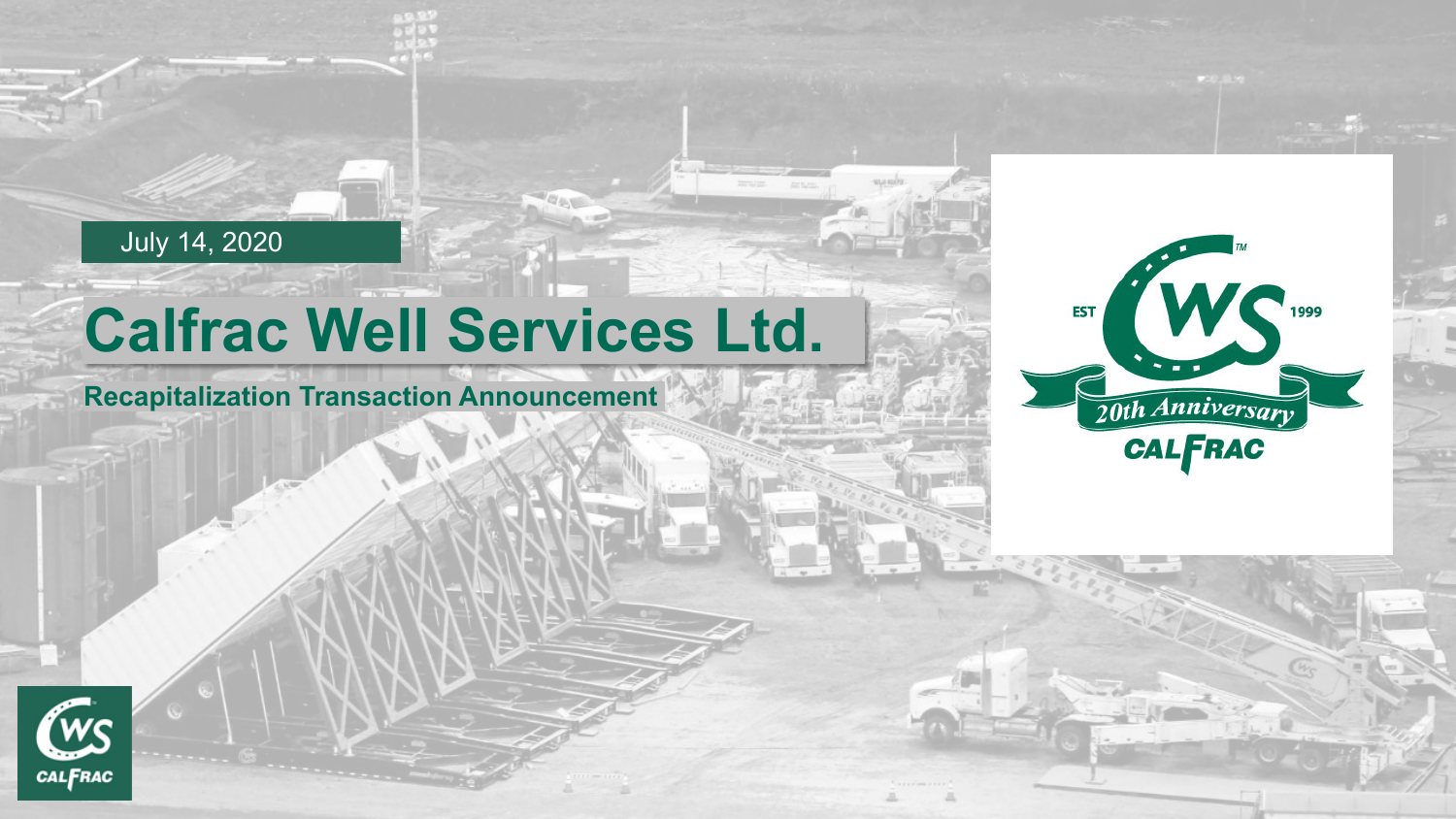#### **Transaction Repositions Calfrac for Future Success and Recovery**

- On July 13, 2020, Calfrac Well Services Ltd. ("Calfrac" or the "Company") obtained a Canadian preliminary interim order pursuant to the CBCA with the intent of effecting a recapitalization transaction (the "Recapitalization Transaction")
- Reduces absolute principal amount of debt outstanding by approximately C\$570 million(1) and reduces annual cash interest expense by approximately C\$52 million on an annualized basis
- New money 1.5L investment provides liquidity and allows the Company's business to participate in the recovery from historic lows
- The Calfrac Board of Directors unanimously determined that the Recapitalization Transaction is in the best interests of the Company, and unanimously recommends that holders of 8.50% senior unsecured notes (the "Unsecured Notes") and common shares ("Common Shares") support and vote in favour of the Recapitalization Transaction
- Support agreements have been executed by holders of approximately 50% of the Unsecured Notes ("Supporting Noteholders"), and by holders of approximately 23% of the outstanding Common Shares. The Company expects additional support now that the Recapitalization Transaction has become public.

*Source: Company Disclosure. (1) Balance sheet as at 4/30/2020. Assumes that Senior Unsecured Notes of US\$431.8M are converted to CAD as of 7/13/2020 FX rate.*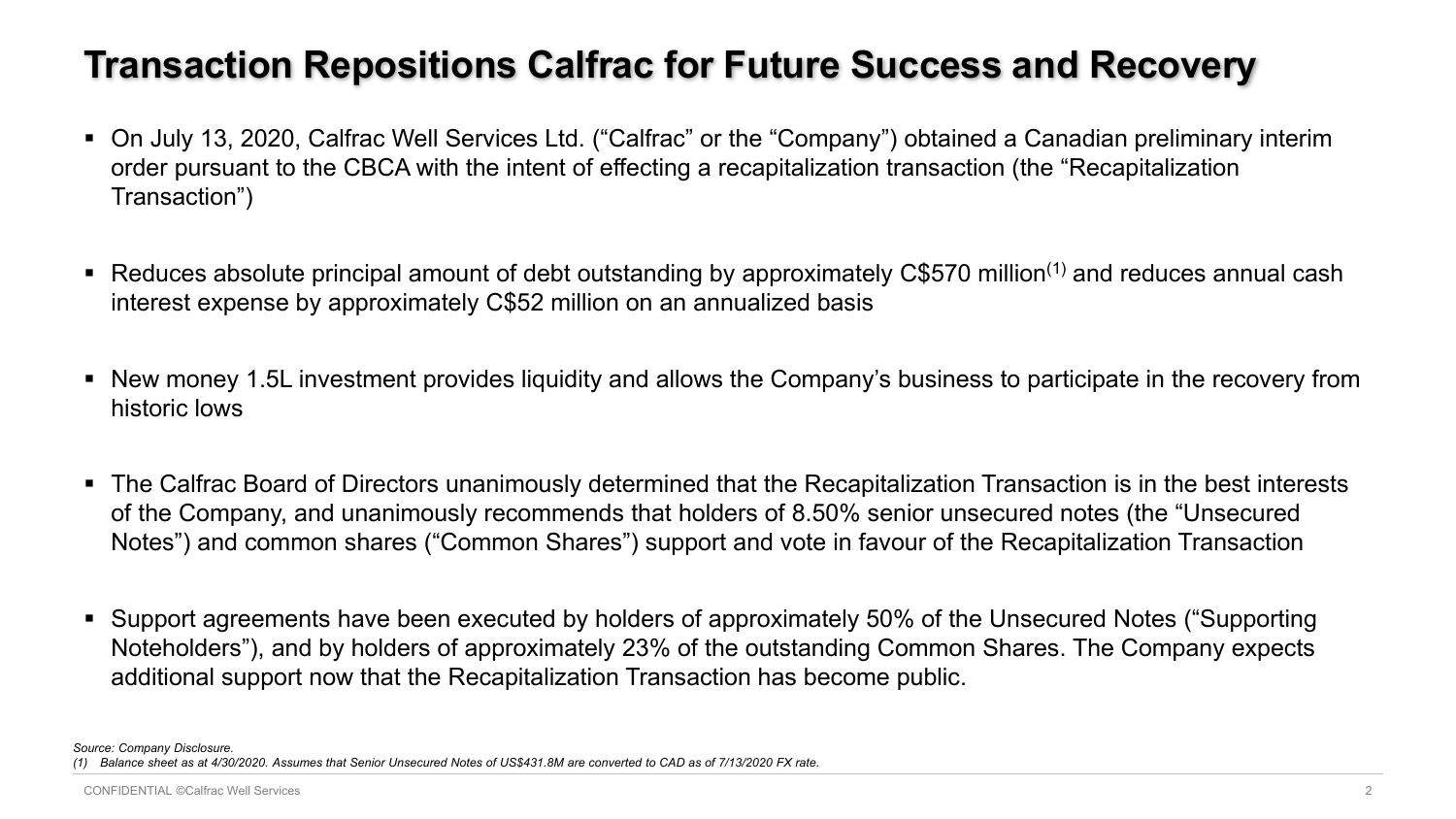# **Key Terms of the Recapitalization Plan**

| <b>Class</b>                        | <b>Amount</b>                 | <b>Illustrative Treatment</b>                                                                                                                                                                                                                                                                                                                          |
|-------------------------------------|-------------------------------|--------------------------------------------------------------------------------------------------------------------------------------------------------------------------------------------------------------------------------------------------------------------------------------------------------------------------------------------------------|
| <b>Senior Unsecured Notes</b>       | US\$431.8 million             | Exchanged for 86% <sup>(1)</sup> of the pro forma issued and outstanding Common Shares<br>Holders of Unsecured Notes voting in favour of the plan who sign early consent forms <sup>(2)</sup><br>receive an additional 6% <sup>(1)</sup> of the pro forma Common Shares outstanding issued to holders                                                  |
| <b>2L Notes</b>                     | US\$120.0 million             | Unaffected by the CBCA Plan                                                                                                                                                                                                                                                                                                                            |
| <b>Revolving Term Loan Facility</b> | C\$173 million <sup>(3)</sup> | Credit agreement will be amended and restated to provide relief in respect of the Funded<br>Debt to EBITDA covenant to allow for the Recapitalization and New 1.5L Notes<br>Liquidity to be met through access to the revolving term loan facility following a refinancing<br>of such facility using proceeds from 1.5L Convertible PIK Notes issuance |
| <b>New Money Capital Investors</b>  | C\$60.0 million               | New money offering of new senior secured convertible 10% PIK notes                                                                                                                                                                                                                                                                                     |
| <b>Existing Common Equity</b>       |                               | Will hold 8% <sup>(1)</sup> of the pro forma issued and outstanding Common Shares<br>Following completion of the Recapitalization Transaction, there will be approximately 1,877<br>million Common Shares issued and outstanding <sup>(4)</sup>                                                                                                        |
| <b>Plan Value</b>                   | C\$50 million equity value    |                                                                                                                                                                                                                                                                                                                                                        |

*Source: Company Disclosure.*

*(1) Excludes shares issued pursuant to the backstop fee.* 

*(2) Early consent date to be determined pursuant to court order.* 

*(3) As at 4/30/2020.*

*(4) Includes shares issued pursuant to the backstop fee.*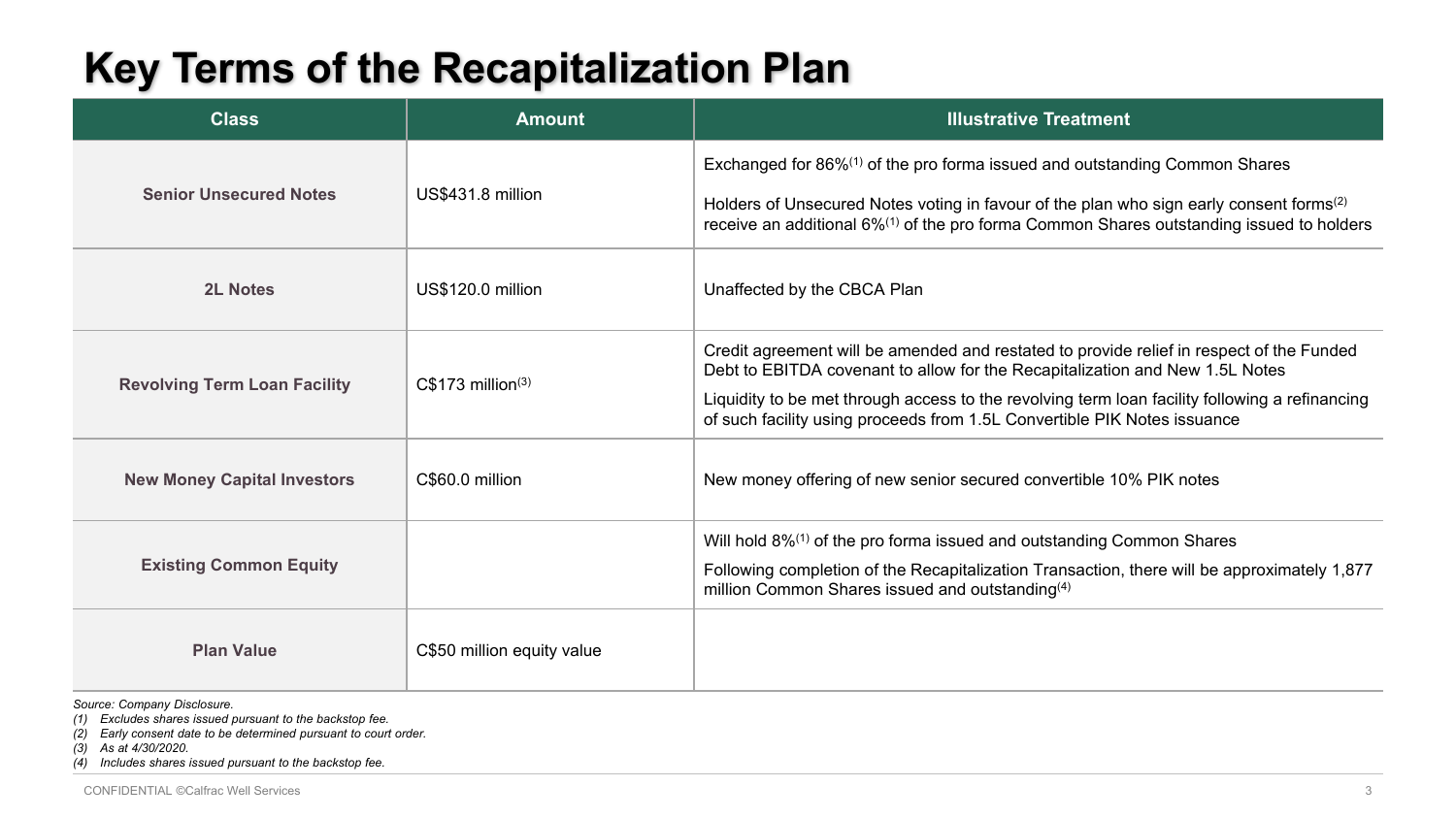# **Key Terms of the New Money 1.5 Lien Notes**

| <b>Key Term</b>         | <b>Description</b>                                                                                                                                                                                                                                                                                                                                                                                                                                                                                                                                                                                                 |
|-------------------------|--------------------------------------------------------------------------------------------------------------------------------------------------------------------------------------------------------------------------------------------------------------------------------------------------------------------------------------------------------------------------------------------------------------------------------------------------------------------------------------------------------------------------------------------------------------------------------------------------------------------|
| <b>Principal Amount</b> | C\$60 million new money offering of new senior secured convertible 10% PIK notes (the "1.5 Lien Notes")                                                                                                                                                                                                                                                                                                                                                                                                                                                                                                            |
| <b>Maturity</b>         | Three years from closing with no right of redemption                                                                                                                                                                                                                                                                                                                                                                                                                                                                                                                                                               |
| <b>Interest Payable</b> | 1.5 Lien Notes will bear interest at a rate of 10% per annum payable in cash semi-annually on March 15 and<br>September 15 of each year<br>The Company may elect to defer and pay in kind any interest accrued by increasing the unpaid principal amount of<br>the New 1.5 Lien Notes                                                                                                                                                                                                                                                                                                                              |
| <b>Conversion</b>       | Convertible at the holder's option any time prior to maturity at a Plan Equity Value of C\$50.0 million (C\$110.0 million<br>equity value on full conversion of the 1.5L Notes)<br>Fully converted 1.5L Notes represent 55.9% <sup>(1)</sup> of the pro forma issued and outstanding Common Shares<br>There will be approximately 4,128 million Common Shares issued and outstanding <sup>(1)</sup> on a cumulative basis after<br>giving effect to the issuance of the Common Shares issuable on conversion of the 1.5 Lien Notes, assuming<br>conversion on the closing date of the Recapitalization Transaction |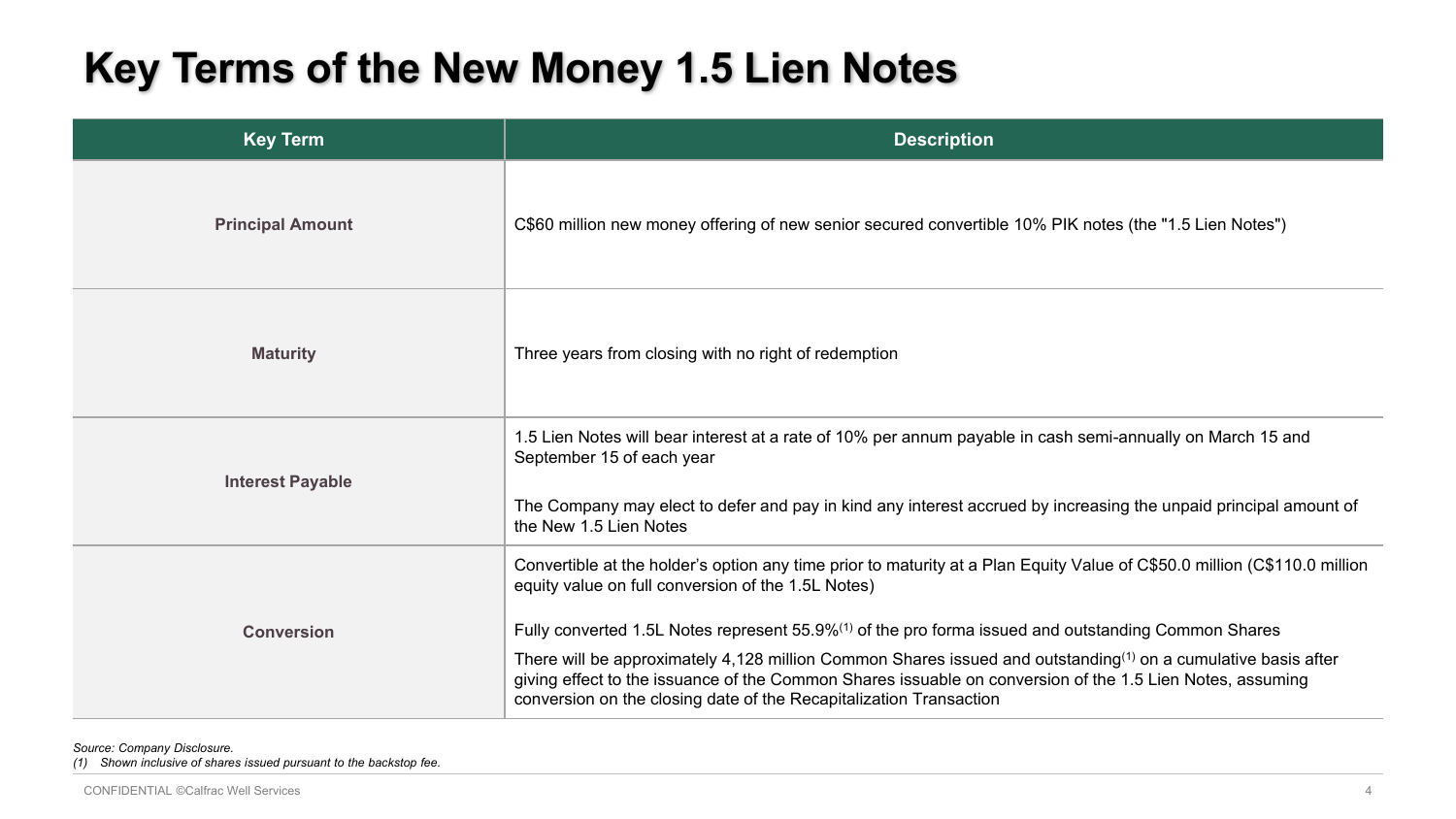# **Selected Details on the 1.5 Lien Notes**

- Proceeds from 1.5 Lien Notes used to:
	- − Initially refinance indebtedness under the Company's credit facilities
	- − Fund working capital requirements as the Company's business improves
	- − Provide maintenance capital
	- − Fund interest payments
	- − Pay transaction costs
- Backstop for 1.5 Lien Notes provided by G2S2 Capital Inc., members of supporting ad hoc committee of noteholders and MATCO Investments Ltd. ("Initial Commitment Parties")
- Calfrac has also entered into support agreements with Supporting Noteholders holding approximately 50% of the outstanding principal amount of the Unsecured Notes
- Initial Commitment Parties have committed to fund C\$45 million (the "Direct Commitment"), and the Company may allocate up to C\$6 million of the Direct Commitment (together with the associated backstop commitment) to other holders of Unsecured Notes on or before July 31, 2020 (subject to eligibility criteria)
- An additional aggregate of C\$15 million of 1.5 Lien Notes will be available on a pro rata basis (subject to eligibility criteria) to other holders of Unsecured Notes, with a backstop provided by certain of the Initial Commitment Parties; Calfrac expects that the Supporting Noteholders will participate in the C\$15 million made available and will elect to subscribe in their pro rata amount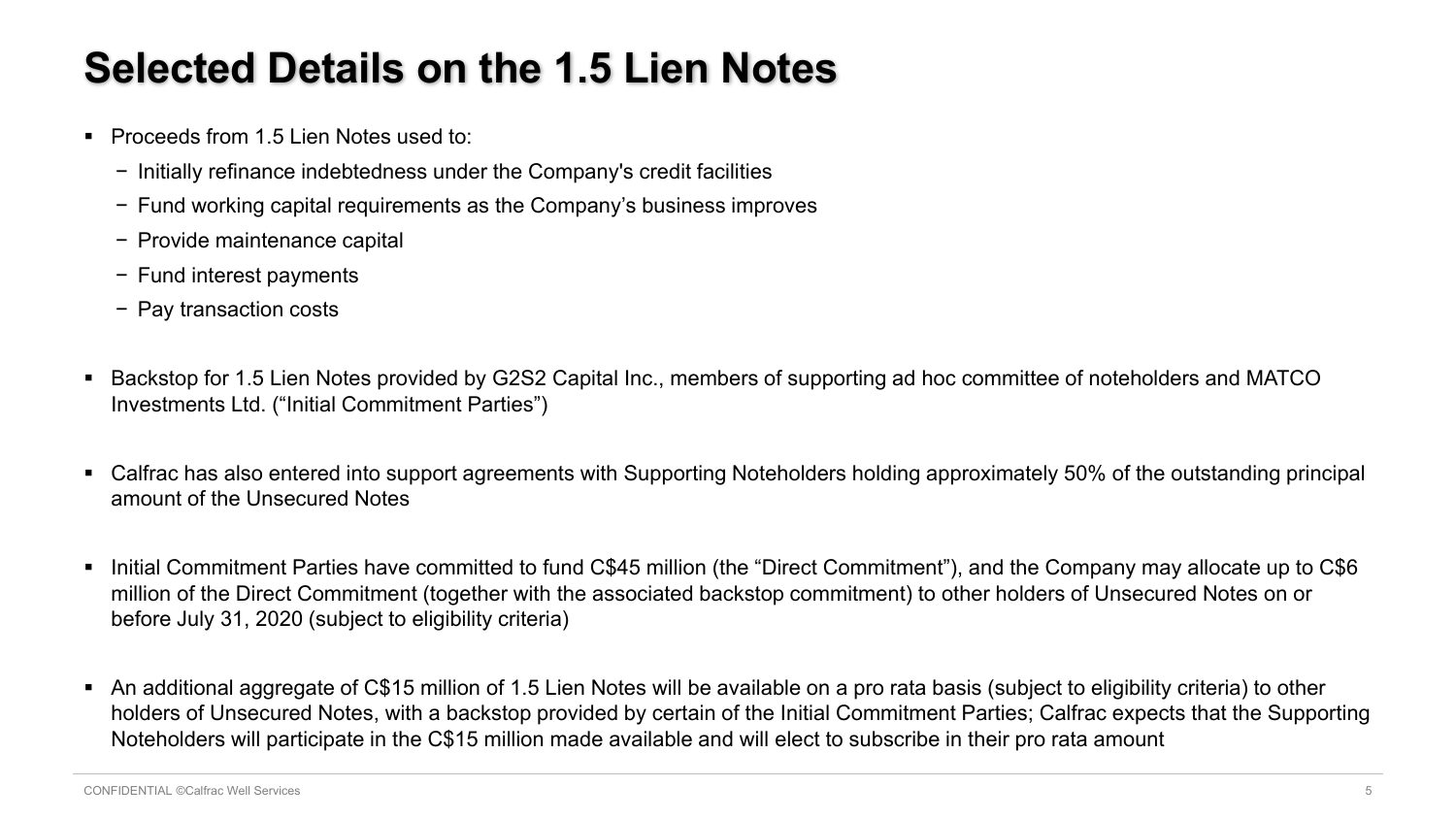# **Pro Forma Capital Structure**

*(C\$ in millions)*

|                                                         |                   | <b>Pro Forma</b>      | <b>Pro Forma</b>       |
|---------------------------------------------------------|-------------------|-----------------------|------------------------|
|                                                         | <b>Status Quo</b> | (Pre-1.5L Conversion) | (Post-1.5L Conversion) |
| <b>CAD Revolving Term Loan Facility</b>                 | \$173             | \$128                 | \$128                  |
| New Money 1.5L Convertible PIK Notes Due 2023 (10% PIK) |                   | 60                    |                        |
| USD 10.875% 2L Secured Notes Due 2026                   | 167               | 167                   | 167                    |
| <b>Secured Debt</b>                                     | \$340             | \$355                 | \$295                  |
| USD 8.500% Senior Unsecured Notes Due 2026              | $586^{(1)}$       |                       |                        |
| <b>CAD Lease Obligations</b>                            | 37                | 37                    | 37                     |
| <b>Total Debt</b>                                       | \$963             | \$392                 | \$332                  |
| Less: Cash and Cash Equivalents                         | (51)              | (51)                  | (51)                   |
| <b>Net Debt</b>                                         | \$911             | \$341                 | \$281                  |
| <b>Pro Forma Equity Ownership</b>                       |                   |                       |                        |
| <b>Equity Ownership to Current Shareholders</b>         | 100.0%            | 7.8%                  | 3.5%                   |
| <b>Equity Ownership to Unsecured Noteholders</b>        | $0.0\%$           | 89.3%                 | 40.6%                  |
| <b>Equity Ownership to 1.5L Noteholders</b>             | $0.0\%$           | $2.9\%^{(2)}$         | $55.9\%^{(2)}$         |

*Source: Company Disclosure, forecast and balance sheet as of 4/30/2020, FactSet as of 7/13/2020.*

*(1) US\$431.8M converted as of 7/13/2020.*

*(2) Shown inclusive of backstop fee.*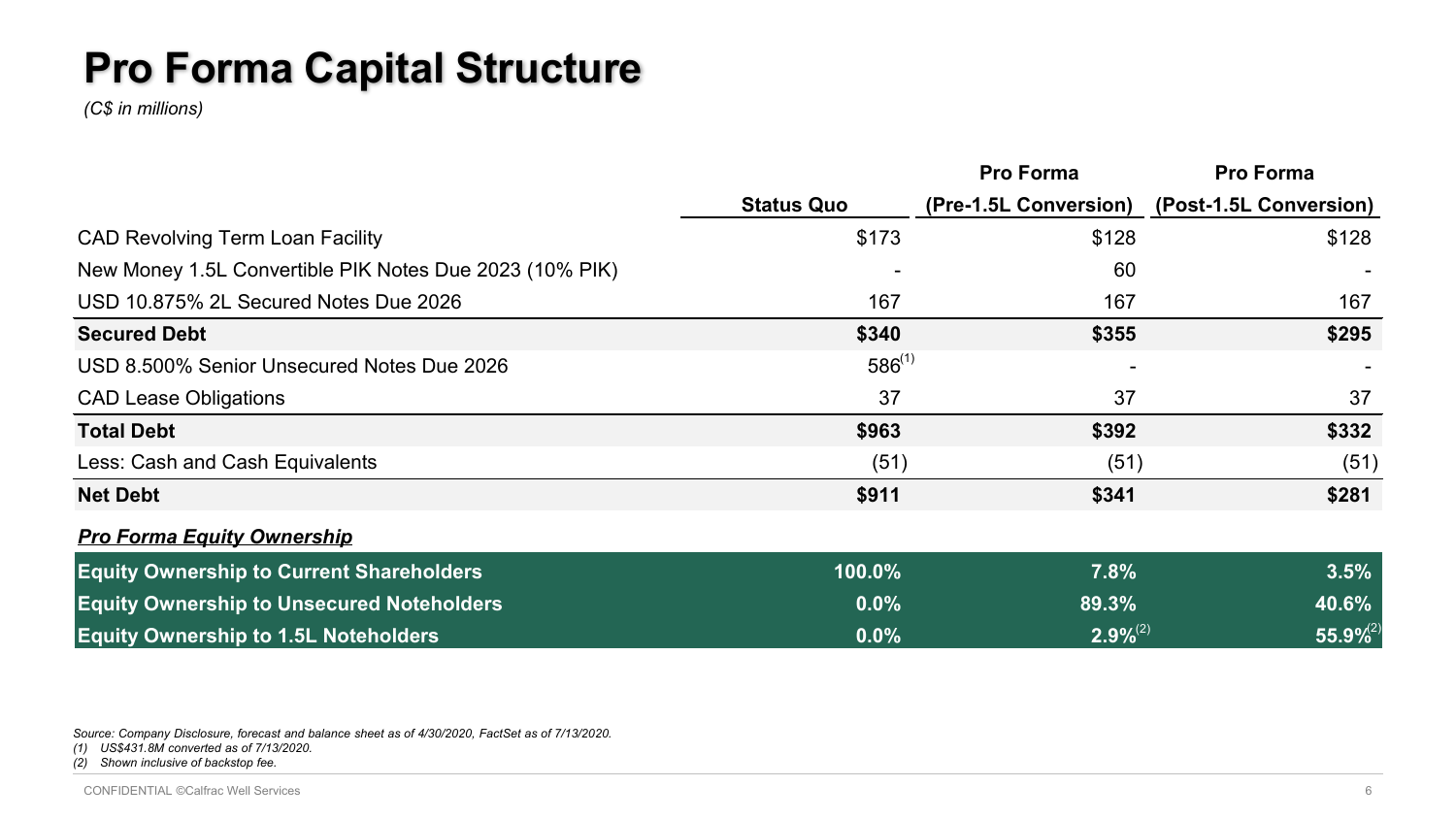#### **Timeline and Process**

| Date / Time Period                         | <b>Actions</b>                                                                                                                                                                                                                                                                                 |  |
|--------------------------------------------|------------------------------------------------------------------------------------------------------------------------------------------------------------------------------------------------------------------------------------------------------------------------------------------------|--|
| <b>Special Meeting</b>                     | Call, hold and conduct the required special meetings of affected stakeholders                                                                                                                                                                                                                  |  |
| <b>Early Consent Date</b>                  | Holders of Unsecured Notes who vote in favour of the plan prior to a specified early consent date (which will be set<br>pursuant to Court order) will receive 6% of the pro forma issued and outstanding Common Shares                                                                         |  |
| Unsecured Noteholder Participation in 1.5L | The Company may allocate up to C\$6 million of the Direct Commitment (together with the associated backstop<br>commitment) to other holders of Unsecured Notes on or before July 31, 2020<br>C\$15 million of 1.5 Lien Notes reserved for other holders of Unsecured Notes on a pro rata basis |  |
| <b>Record Date</b>                         | Holders of affected securities as of the Record Date will be eligible to vote for the plan<br>The Record Date for determination of the Senior Unsecured Noteholders and of the Common Shareholders entitled<br>to notice of, and to vote at, such meeting, shall be on July 13, 2020           |  |
| Implementation                             | Implementation of Recapitalization expected to be in Fall 2020                                                                                                                                                                                                                                 |  |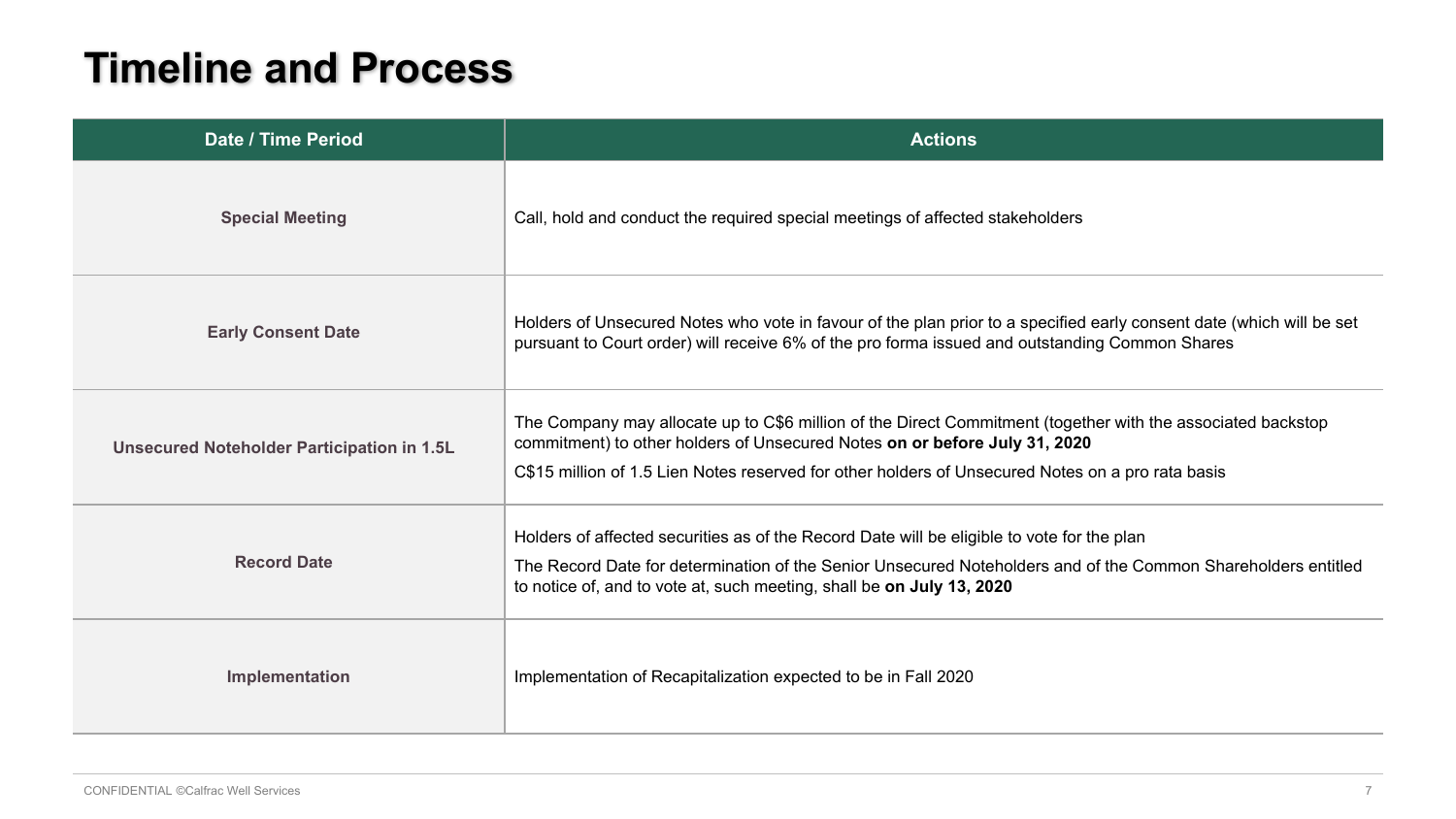#### **For Further Details Please Contact:**

Michael Hayward *Executive Director* mhayward@tphco.ca (403) 705-7836

Kevin Cofsky *Partner* kcofsky@pwpartners.com (212) 287-3357

Derek Wheatley *Managing Director & Co-Head of TPH Canada* dwheatley@tphco.ca (403) 705-7850

> Hussein Allidina *Director* hallidina@tphco.ca (403) 705-7831

Peter Buzzi *Managing Director, Co-Head, Global Mergers & Acquisitions* peter.buzzi@rbccm.com (416) 842-7687

Rob Kordas *Managing Director, Head of Oilfield Services* robert.kordas@rbccm.com (713) 403-5668

Salim Mawani *Managing Director* salim.mawani@rbccm.com (212) 618-7822